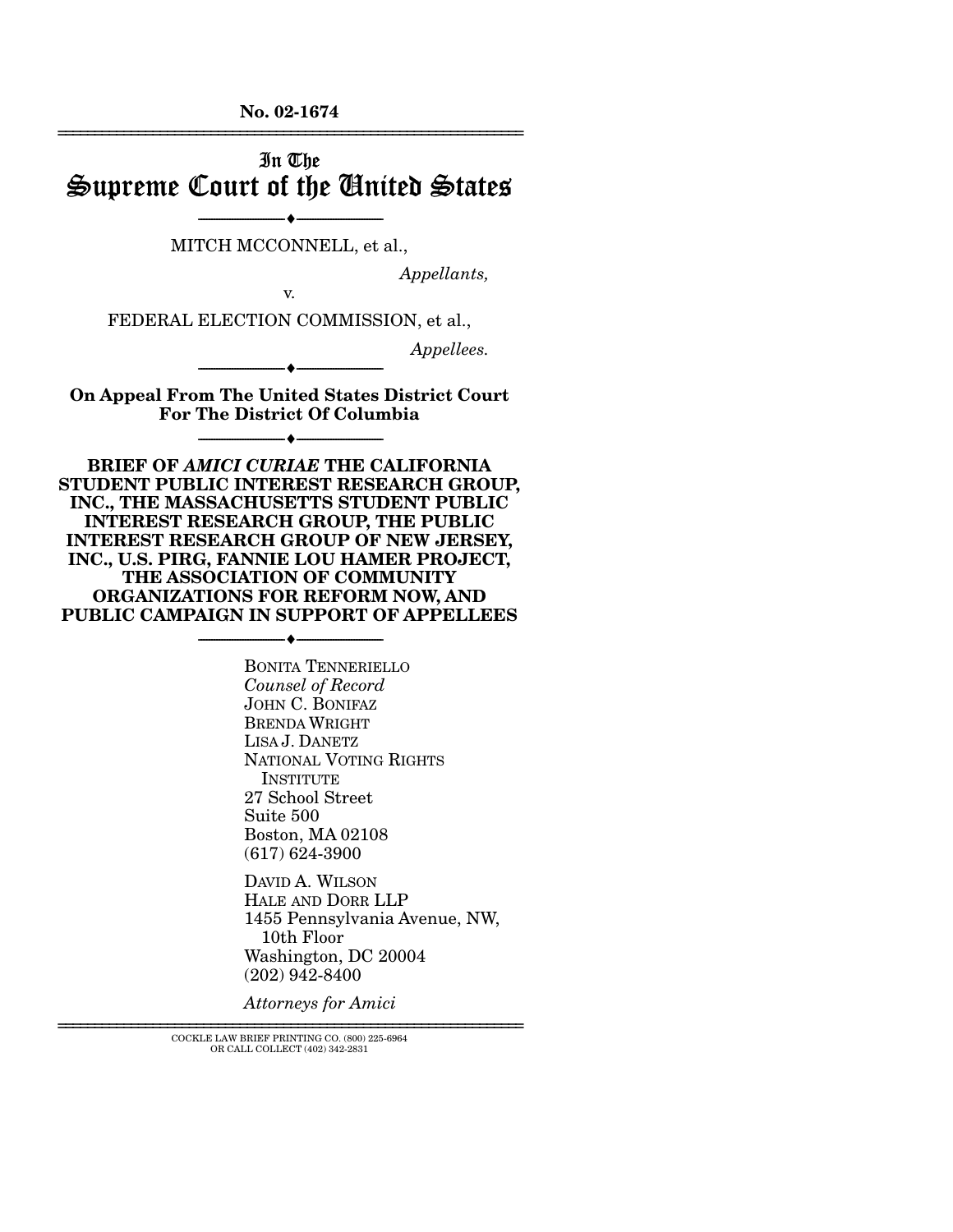### TABLE OF CONTENTS

Page

|                                                                                                                                                                                         | ii |
|-----------------------------------------------------------------------------------------------------------------------------------------------------------------------------------------|----|
|                                                                                                                                                                                         | 1  |
|                                                                                                                                                                                         | 3  |
|                                                                                                                                                                                         | 5  |
| UNREGULATED SOFT MONEY CONTRI-<br>$\mathbf{L}$<br>BUTIONS HAVE CONFERRED DISPRO-<br>PORTIONATE ELECTORAL POWER ON<br>THE LARGEST DONORS AND DISCOUR-<br>AGED BROAD POLITICAL PARTICIPA- | 5  |
| THE FIRST AMENDMENT PROTECTS THE<br>$\Pi$ .<br>RIGHT OF ALL CITIZENS TO MEANING-<br>FUL POLITICAL PARTICIPATION.                                                                        | 8  |
| A. The First Amendment Recognizes Broad<br>Political Participation as a Vital Gov-                                                                                                      | 8  |
| B. Buckley v. Valeo Does Not Bar the Pro-<br>motion of Equality as a Government In-                                                                                                     | 12 |
|                                                                                                                                                                                         | 17 |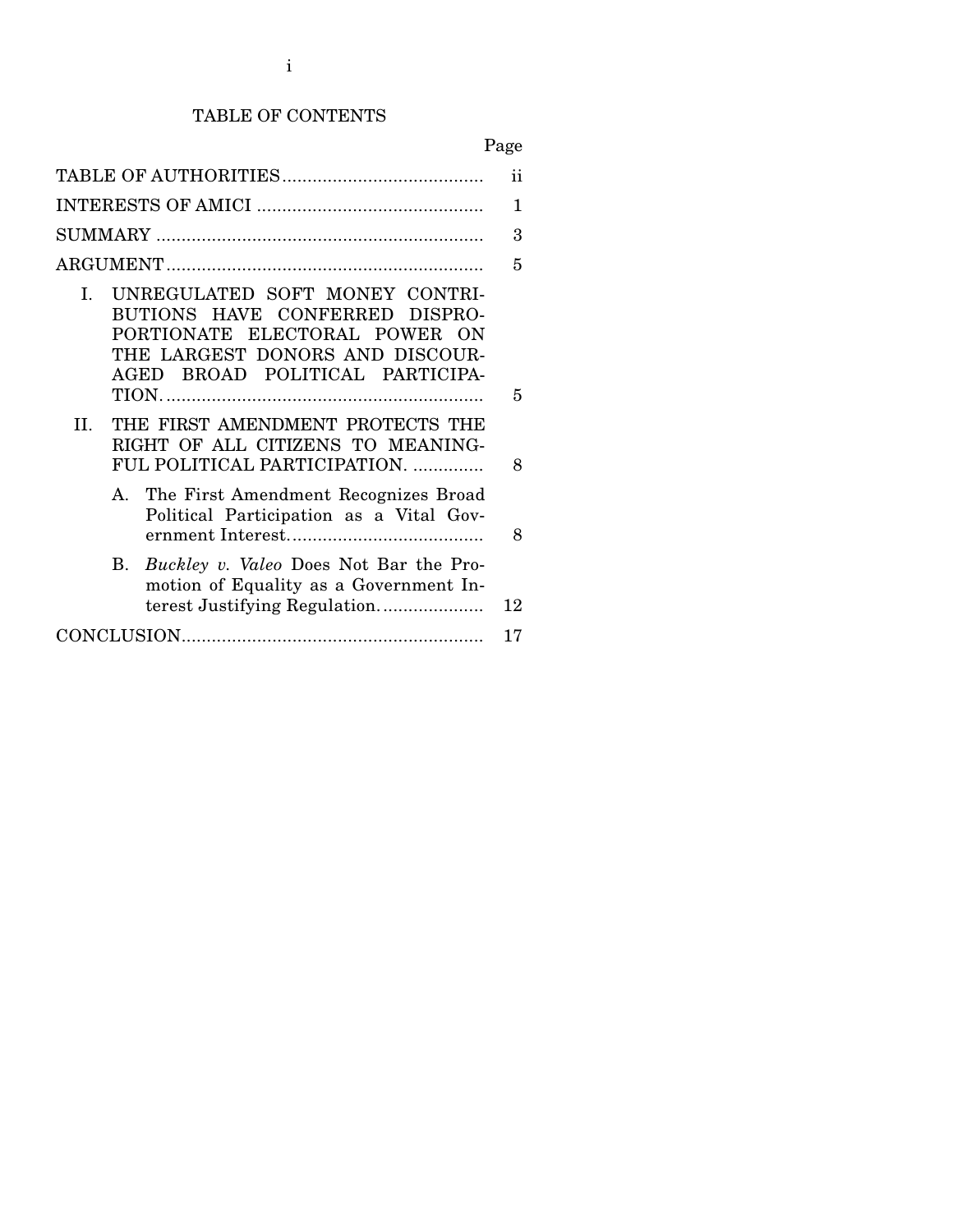### TABLE OF AUTHORITIES

### Page

### CASES:

| Austin v. Mich. Chamber of Commerce, 494 U.S.                                                                                                                                                                                                                                                                                    |
|----------------------------------------------------------------------------------------------------------------------------------------------------------------------------------------------------------------------------------------------------------------------------------------------------------------------------------|
| Buckley v. Valeo, 424 U.S. 1 (1976) 12, 13, 14, 15                                                                                                                                                                                                                                                                               |
|                                                                                                                                                                                                                                                                                                                                  |
| Davis v. Bandemer, 478 U.S. 109 (1986) 4                                                                                                                                                                                                                                                                                         |
| FEC v. Beaumont, 539 U.S. __, 123 S.Ct. 2200                                                                                                                                                                                                                                                                                     |
| FEC v. Colo. Republican Fed. Campaign Comm.,                                                                                                                                                                                                                                                                                     |
| FEC v. Mass. Citizens for Life, Inc., 479 U.S. 238                                                                                                                                                                                                                                                                               |
| FEC v. Nat'l Right to Work Comm., 459 U.S. 197                                                                                                                                                                                                                                                                                   |
| Harper v. Va. Bd. of Elections, 383 U.S. 663 (1966) 4                                                                                                                                                                                                                                                                            |
|                                                                                                                                                                                                                                                                                                                                  |
| Nixon v. Shrink Mo. Gov't PAC, 528 U.S. 377<br>$(2000) \hspace{0.05cm} . \hspace{0.05cm} . \hspace{0.05cm} . \hspace{0.05cm} . \hspace{0.05cm} . \hspace{0.05cm} . \hspace{0.05cm} \hspace{0.05cm} . \hspace{0.05cm} \hspace{0.05cm} . \hspace{0.05cm} . \hspace{0.05cm} \hspace{0.05cm} . \hspace{0.05cm} \overline{a} s s i m$ |
| $\begin{tabular}{ll} \bf \textit{Pruneyard}\ \textit{Shopping}\ \textit{Ctr.}\ v.\ \textit{Robins}\ \textit{, } 447\ \text{U.S.}\ \textit{74} \\ \hline \end{tabular} \vspace{5pt} \begin{tabular}{ll} \hline \textit{1980}\ \textit{} \\ \hline \end{tabular}$                                                                  |
| Red Lion Broad. Co. v. FCC, 395 U.S. 367 (1969)  12                                                                                                                                                                                                                                                                              |
| Reynolds v. Sims, 377 U.S. 533 (1964) 4, 8                                                                                                                                                                                                                                                                                       |
| Richmond Newspapers, Inc. v. Va., 448 U.S. 555                                                                                                                                                                                                                                                                                   |
| Turner Broad. Sys. v. FCC, 520 U.S. 180 (1997) 11, 12                                                                                                                                                                                                                                                                            |
|                                                                                                                                                                                                                                                                                                                                  |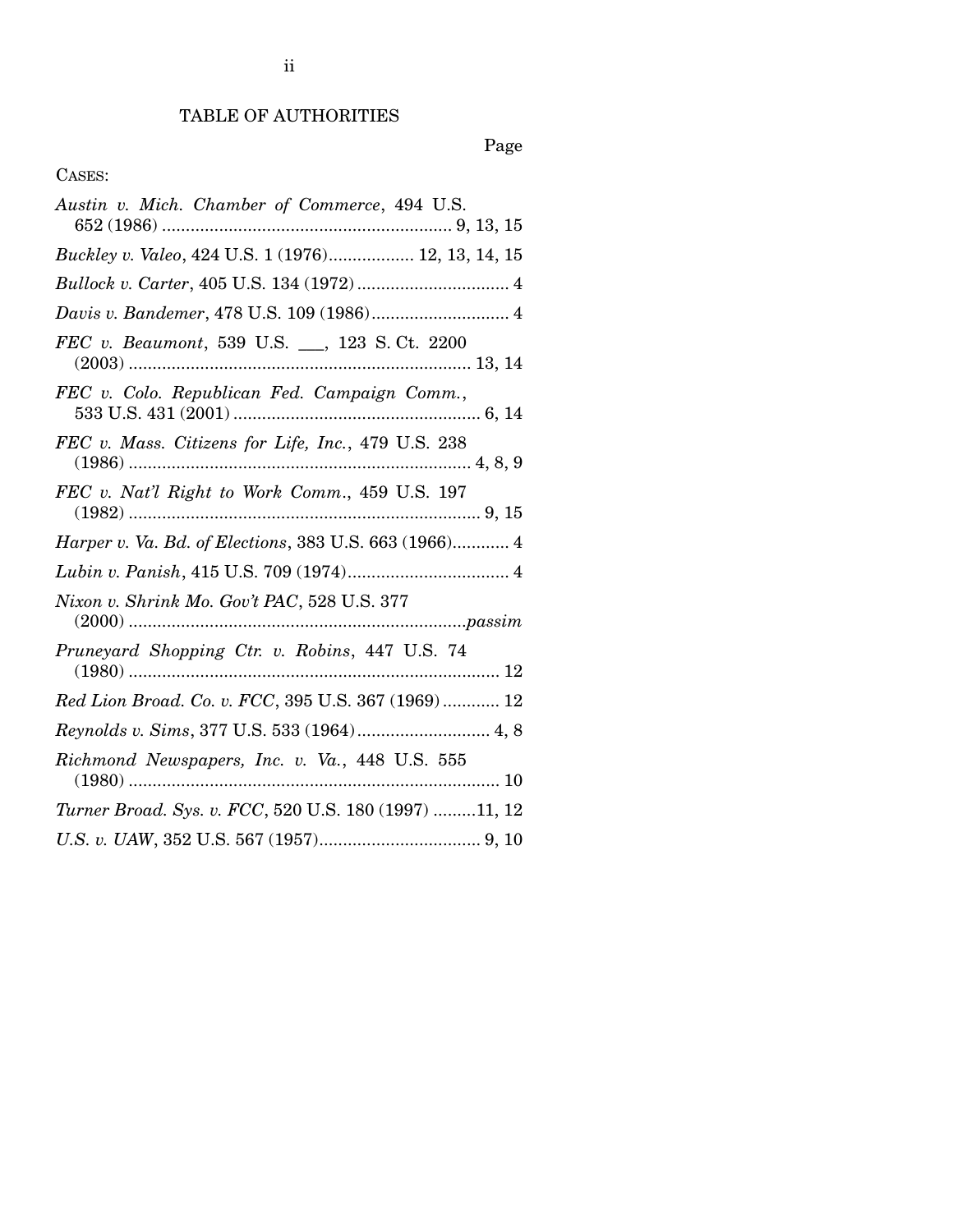### TABLE OF AUTHORITIES – Continued

### Page

### CONSTITUTION AND STATUTES:

| Bipartisan Campaign Finance Reform Act of 2002,                                                        |
|--------------------------------------------------------------------------------------------------------|
| Bipartisan Campaign Finance Reform Act of 2002,                                                        |
| Bipartisan Campaign Finance Reform Act of 2002,                                                        |
| Bipartisan Campaign Finance Reform Act of 2002,<br>Pub. L. No. 107-155, § 307(a)(2), 116 Stat. 102  13 |
| Federal Elections Campaign Act (FECA), 2 U.S.C.                                                        |
| Federal Elections Campaign Act (FECA), 2 U.S.C.                                                        |

### OTHER AUTHORITIES:

| J. Stephen Breyer, Madison Lecture: Our Democ-<br><i>ratic Constitution, 77 N.Y.U. L. REV. 245 (2002)</i> 10 |
|--------------------------------------------------------------------------------------------------------------|
| Richard Briffault, The Political Parties and Cam-<br>paign Finance Reform, 100 COLUM. L. REV. 620            |
| Ronald Dworkin, Free Speech and the Dimensions<br>of Democracy, in IF BUCKLEY FELL 63 (E. Joshua             |
| FEDERALIST NO. 57, at 385 (J. Madison) (J. Cooke                                                             |
| Owen M. Fiss, Free Speech and Social Structure, 71                                                           |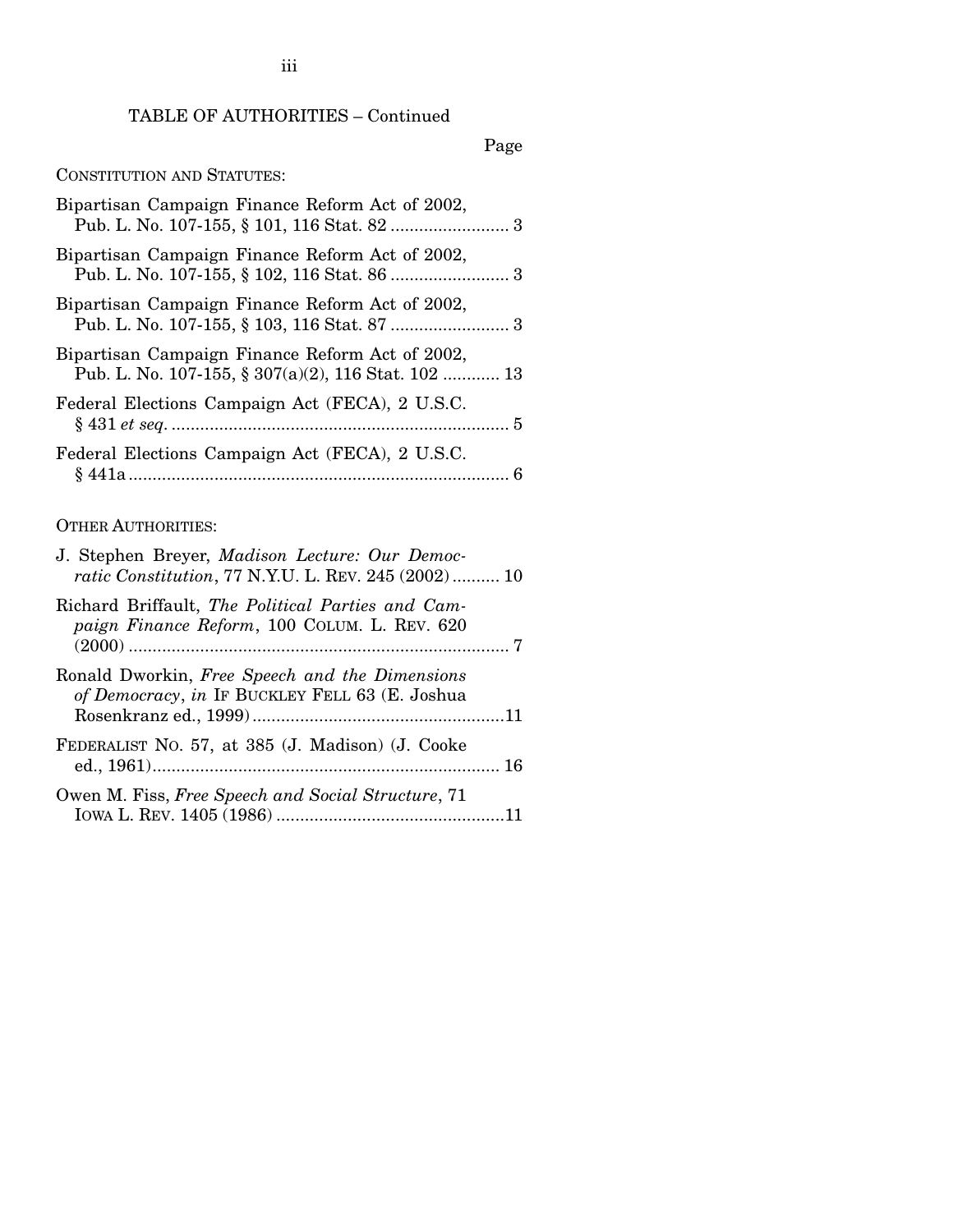TABLE OF AUTHORITIES – Continued

| Page                                                                                                                                                    |
|---------------------------------------------------------------------------------------------------------------------------------------------------------|
| Richard Hasen, The Constitutionality of a Soft<br>Money Ban after Colorado Republican II, 1                                                             |
| Stephen Loffredo, Poverty, Democracy and Consti-<br>tutional Law, 141 U. PA. L. REV. 1277 (1993) 15                                                     |
| David A., Strauss, Corruption, Equality, and Cam-<br>paign Finance Reform, 94 COLUM. L. REV. 1369                                                       |
| Burt Neuborne, Toward a Democracy-Centered<br>Reading of the First Amendment, 93 Nw. U. L.                                                              |
| J. Skelley Wright, Money and the Pollution of<br>Politics: Is the First Amendment an Obstacle to<br>Political Equality?, 82 COLUM. L. REV. 609 (1982)11 |
| 147 CONG. REC. S2435 (daily ed. Mar. 19, 2001)  15                                                                                                      |
| 147 CONG. REC. S2449 (daily ed. Mar. 19, 2001)  15                                                                                                      |
| 147 CONG. REC. S2531 (daily ed. Mar. 19, 2001)  15                                                                                                      |
| 148 CONG. REC. H235 (daily ed. Feb. 12, 2002)  7                                                                                                        |
|                                                                                                                                                         |
|                                                                                                                                                         |
|                                                                                                                                                         |
| 148 CONG. REC. H272 (daily ed. Feb. 12, 2002)  8                                                                                                        |
| 148 CONG. REC. H342 (daily ed. Feb. 13, 2002)  15                                                                                                       |
| 148 CONG. REC. H350 (daily ed. Feb. 13, 2002)  8, 15                                                                                                    |
|                                                                                                                                                         |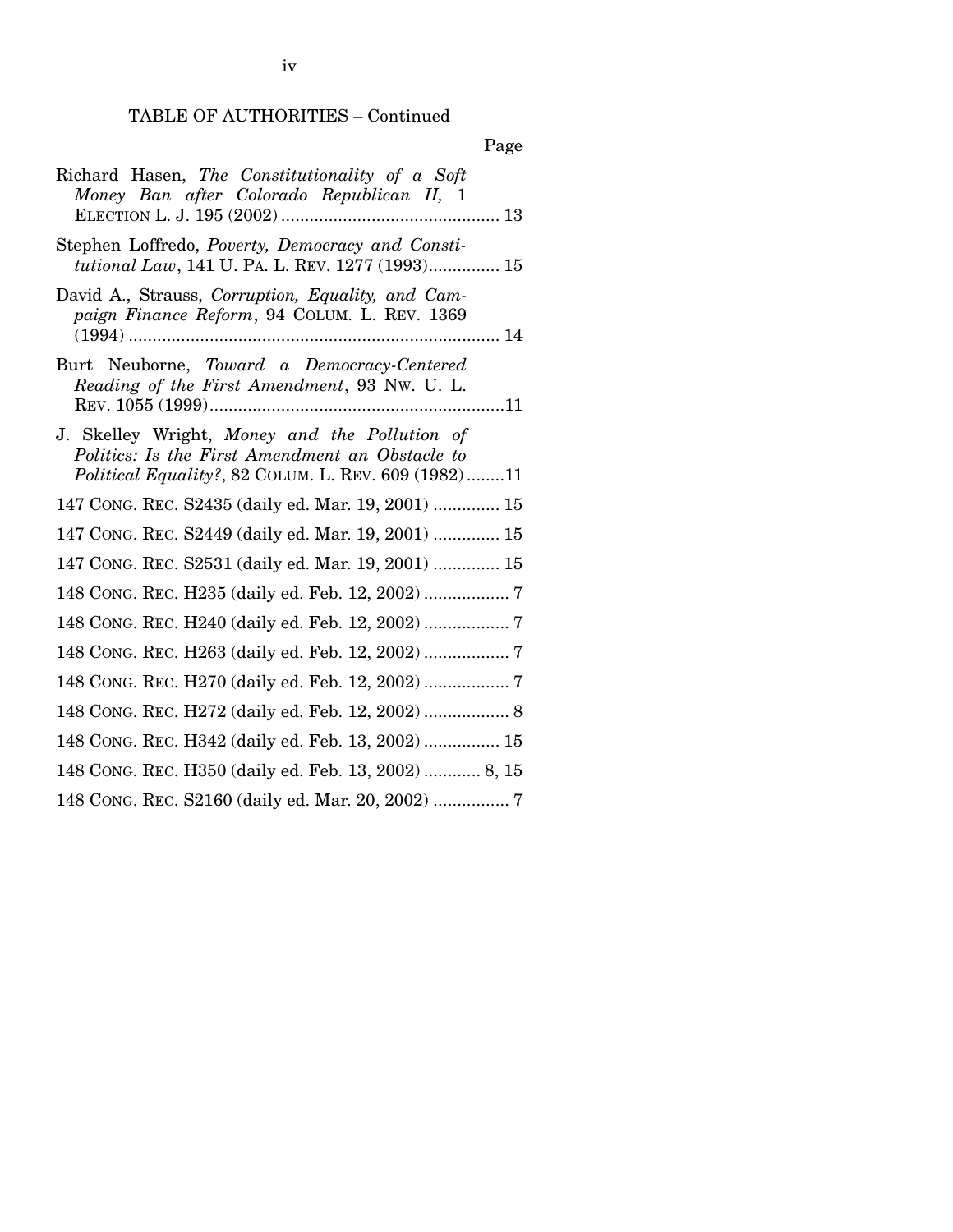#### **INTERESTS OF** *AMICI*<sup>1</sup>

*Amici* California Student Public Interest Research Group, Inc. (CALPIRG), Massachusetts Student Public Interest Research Group (MASSPIRG), and Public Interest Research Group of New Jersey, Inc. (NJPIRG Student Chapters) are state-based, non-profit, non-partisan organizations that conduct research, advocacy, and public education campaigns on a host of public interest issues including public health, environmental and consumer protection, higher education and good government. These PIRGs are directed by college students who lack the means to make large political contributions. Many state PIRGs have supported policies similar to Bipartisan Campaign Reform Act of 2002 (BCRA) Title I soft money provisions at the state level, and the outcome of this lawsuit will affect the ability of state PIRGs to support such policies in the future.

<sup>1</sup> Pursuant to Rule 37.6, *amici* hereby certify that no counsel for a party in the actions involving Title I of the BCRA, *McConnell v. FEC*, No. 02-1674; *Republican Nat'l Comm. v. FEC*, No. 02-1727; *Cal. Democratic Party v. FEC*, No. 02-1753; *Paul v. FEC*, No. 02-1747; *National Right to Life Committee v. FEC*, No. 02-1733; *FEC v. McConnell*, No. 02-1676; *McCain v. McConnell*, No. 02-1702, authored this brief in whole or in part. *Amici* CALPIRG, MASSPIRG, NJPIRG, USPIRG, FLHP and ACORN are appellants in *Adams v. FEC*, No. 02- 1740, which involves only increases in individual contributions to candidates contained in Title III of the BCRA and not any provisions of Title I. *Amici* further certify that no person other than *amici*, their members and their counsel have made any financial contribution to the preparation or submission of this brief. Consents to briefs *amicus curiae*  from all parties have been filed with the Clerk of the Court.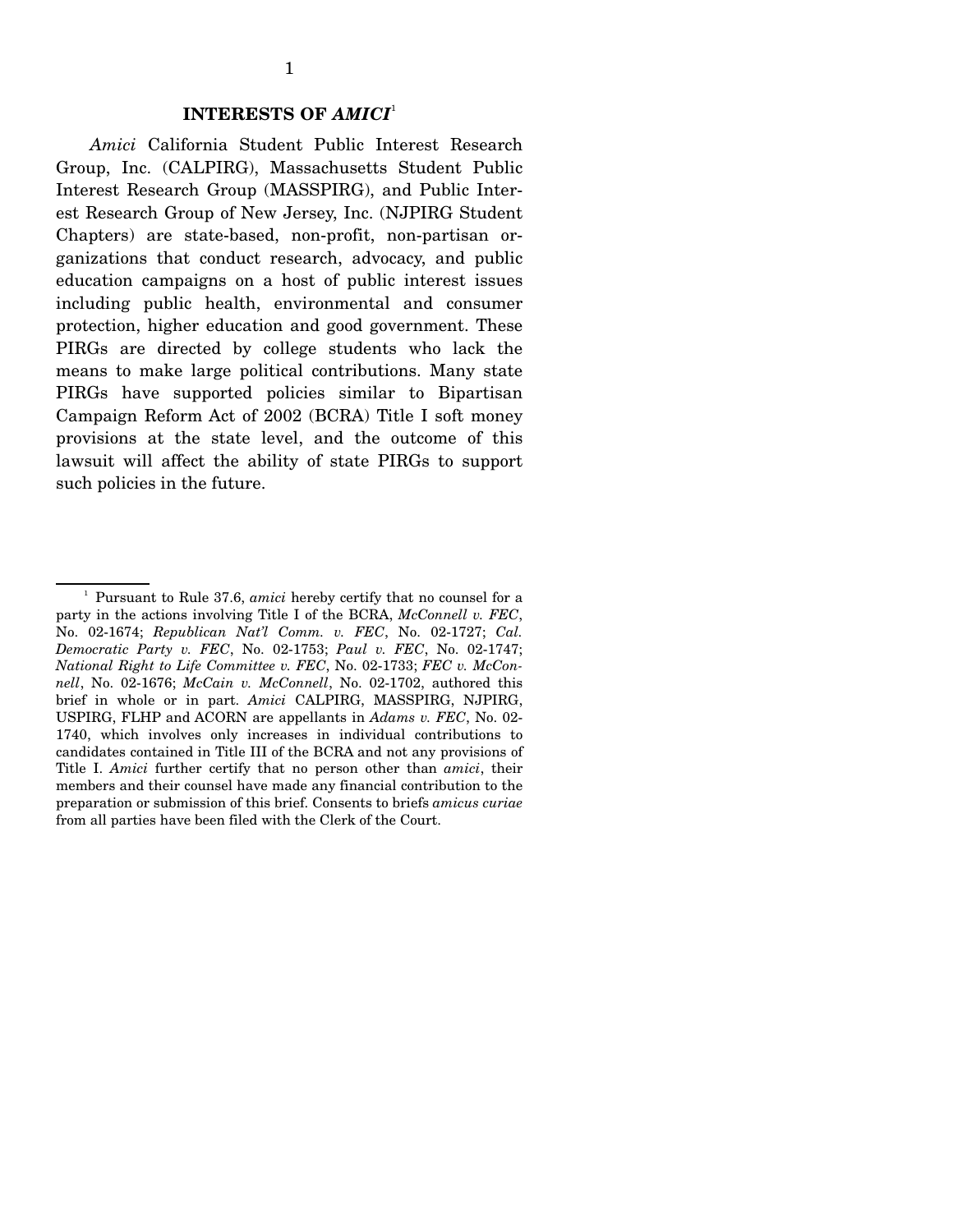*Amicus* U.S. PIRG is the national advocacy office of twenty-seven state PIRGs. U.S. PIRG supports political reform to make government accountable to ordinary citizens, believing that meaningful campaign finance reform is necessary to promote the public interest in government by the people.

*Amicus* Fannie Lou Hamer Project (FLHP), named after the legendary civil rights worker from Mississippi, is a non-profit organization that fights for political equality for low- and moderate-income communities of color across the country. The project seeks to address inequities in the campaign finance system which limit civic and political participation based on socioeconomic status and which result in a disparate impact on communities of color.

*Amicus* Association of Community Organizations for Reform Now (ACORN) is the nation's largest community organization of low and moderate-income families, with over 150,000 member families organized into 700 neighborhood chapters in 51 cities across the country. ACORN's effort to advance the interests of low and moderate-income families is severely undermined by a system in which vast sums of money are required to engage in political participation.

*Amicus* Public Campaign is a non-profit, non-partisan educational organization with separate corporate branches established under sections  $501(c)(3)$  and  $501(c)(4)$  of the Internal Revenue Code. Public Campaign promotes reforms that aim to dramatically reduce the role and influence of money in U.S. elections, in particular the public financing of election campaigns, and monitors the influence of fundraising and campaign contributions on representative bodies.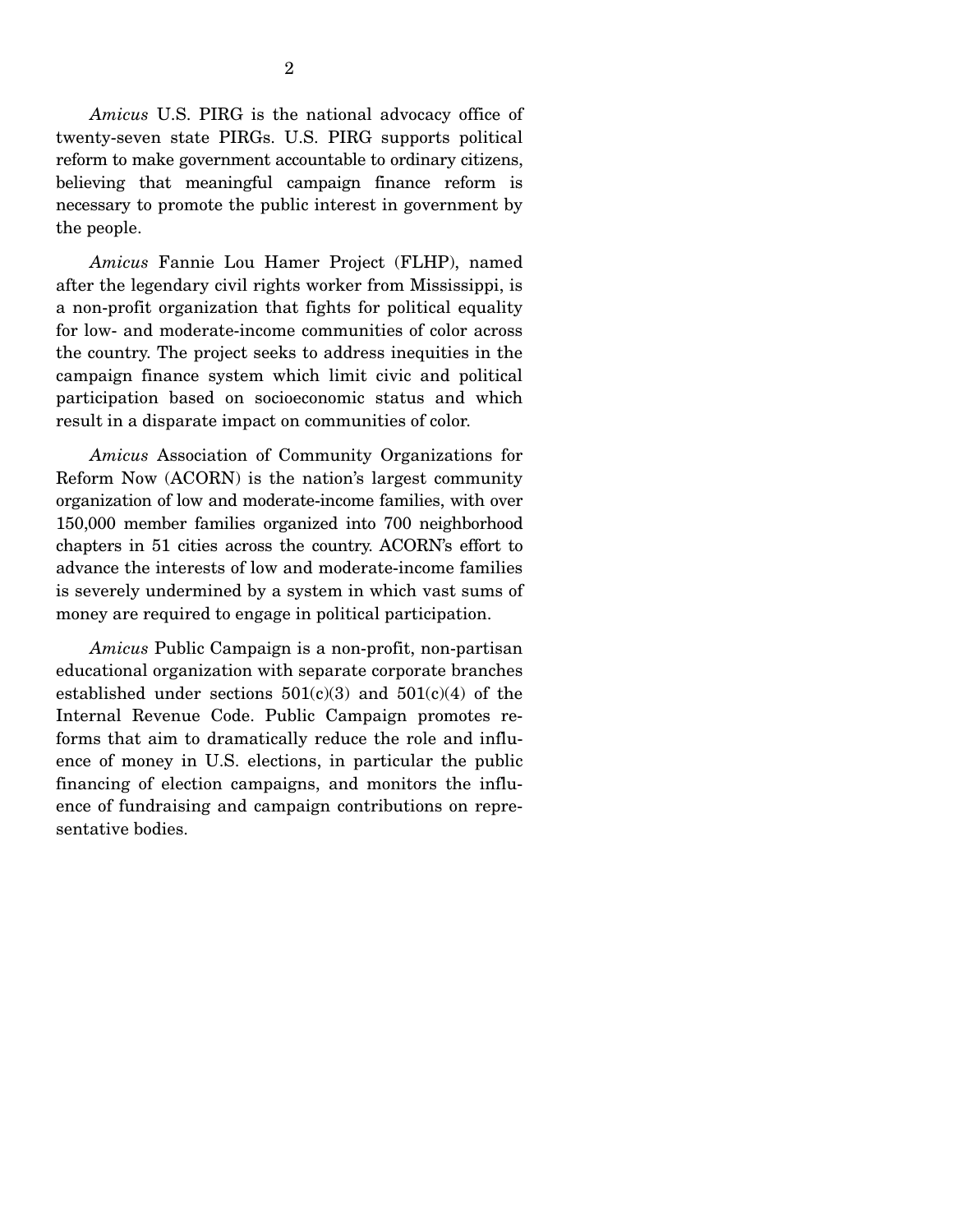All of the *amici* share a concern over the growing, corrosive influence of unregulated soft money contributions in national politics, and therefore share an interest in preserving the regulations of political party contributions and expenditures in Title I of BCRA.<sup>2</sup>

# ----------------------------- ------------------------------ **SUMMARY**

----♦-- -

The record demonstrates that a few wealthy individuals and corporations capable of making massive nonfederal political party donations ("soft money" gifts) have exercised grossly disproportionate electoral influence. To permit this trend to continue to grow would, in practical terms, destroy the underpinnings of democratic governance. Denied an effective voice, ordinary citizens have no incentive to participate in – or even believe in – electoral politics.

The soft money regulations in BCRA's Title  $I^3$  are unquestionably justified by the government's interest in combating the reality or appearance of corruption, as the Defendants and Intervenors have comprehensively documented in the proceedings below. In addition, however, this litigation presents the Court with an opportunity to affirm that equality of access to the electoral system serves core values that are implicit in the First Amendment.

<sup>&</sup>lt;sup>2</sup> While *amici* support the "electioneering" provisions contained in Title II of BCRA, this brief focuses solely on Title I.

<sup>3</sup> Bipartisan Campaign Reform Act of 2002, Pub. L. No. 107-155, § 101, 116 Stat. 82; BCRA § 102, 116 Stat. 86; BCRA § 103, 116 Stat. 87.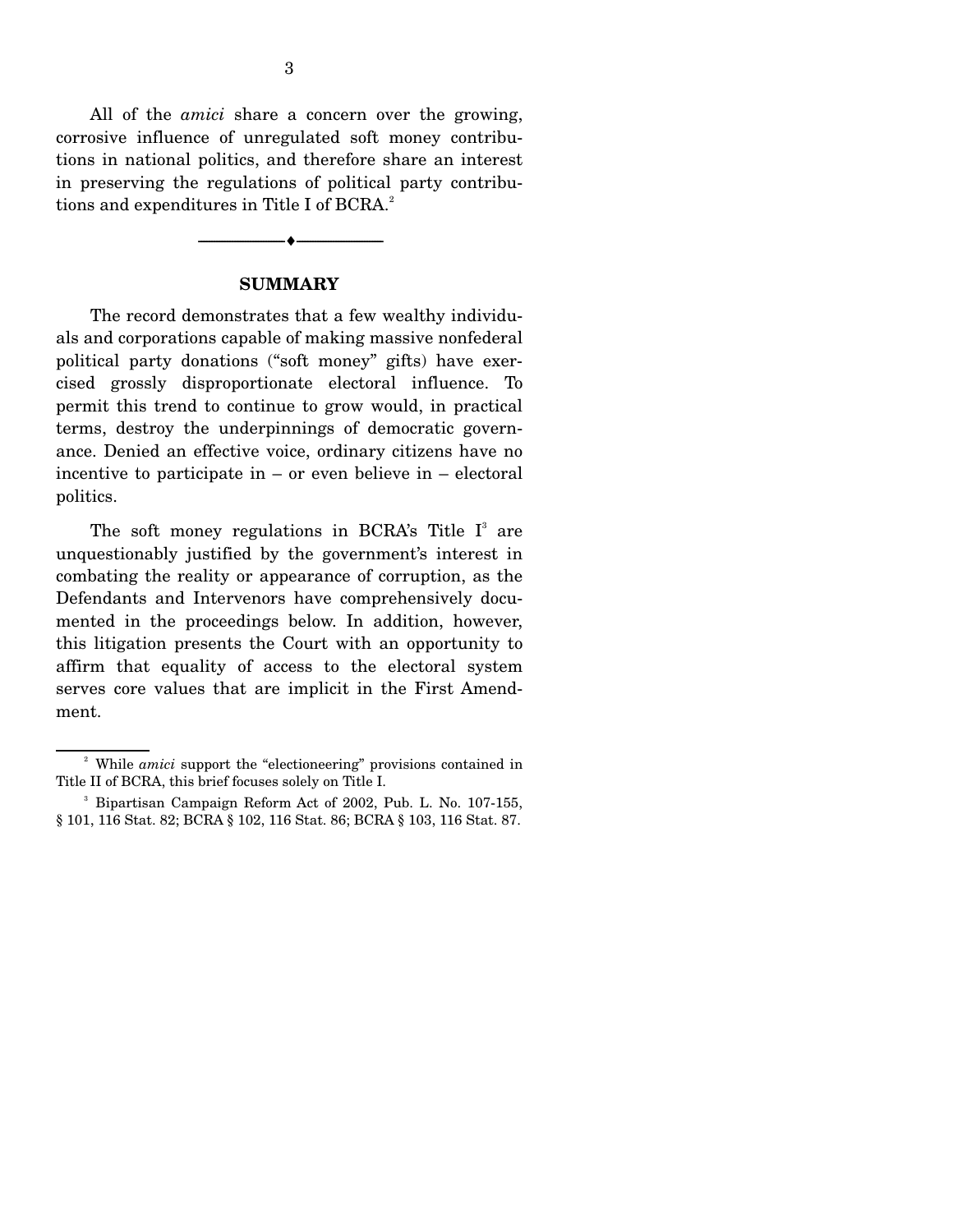Equality concerns are deeply embedded in this court's First Amendment jurisprudence.<sup>4</sup> These values protect the speech and association of all members of the public, in order to preserve the "public participation and open discussion that the First Amendment itself presupposes." *Nixon v. Shrink Mo. Gov't PAC*, 528 U.S. 377, 401 (2000) (Breyer, J., joined by Ginsburg, J., concurring). When considering regulation of corporate expenditures, the Court has recognized the need to "protect the integrity of the marketplace of political ideas" by denying "resources amassed in the economic marketplace" the ability to gain an "unfair advantage in the political marketplace." *FEC v. Mass. Citizens for Life* ("*MCFL*"), 479 U.S. 238, 257 (1986). In approving federal individual contribution limits, Justice Breyer has observed that contribution limits "aim to democratize the influence that money itself may bring to bear upon the electoral process." *Shrink Mo.*, 528 U.S. at 401 (Breyer, J., joined by Ginsburg, J., concurring) (citing *Reynolds*, 377 U.S. at 565, for the proposition that "in the context of apportionment, the Constitution 'demands' that each citizen have 'an equally effective voice'".

<sup>4</sup> This Court's election law decisions based on the equal protection clause have also consistently affirmed the importance of equal participation in politics. *See Harper v. Va. Bd. of Elections*, 383 U.S. 663 (1966) (poll tax violates equal protection clause of Fourteenth Amendment); *Bullock v. Carter*, 405 U.S. 134 (1972) (mandatory candidate filing fees violate equal protection clause of Fourteenth Amendment); *Lubin v. Panish*, 415 U.S. 709 (1974) (mandatory candidate filing fees violate equal protection clause of Fourteenth Amendment); *Reynolds v. Sims*, 377 U.S. 533 (1964) (disparities in voting strength based on population of electoral district violate equal protection clause of Fourteenth Amendment); *Davis v. Bandemer*, 478 U.S. 109 (1986) (dilution of voting strength is justiciable under the equal protection clause).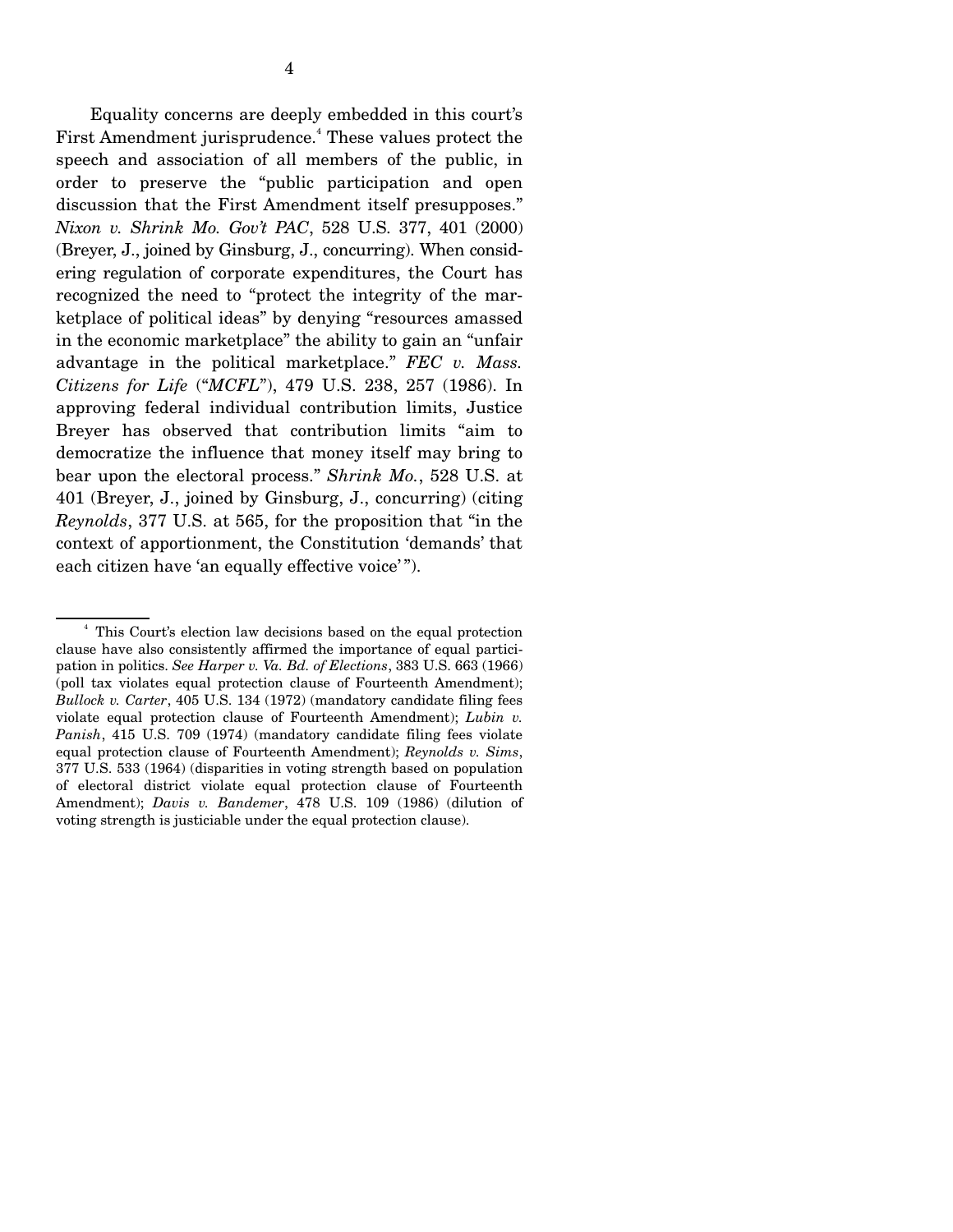Massive, unregulated soft money donations have indeed distorted the "marketplace of political ideas." The record demonstrates that soft money is primarily aimed at influencing federal elections, and is appropriately brought within the regulatory framework of the Federal Elections Campaign Act (FECA), 2 U.S.C. § 431 *et seq.* Soft money donations have enabled a class of corporate and individual super-donors to circumvent hard money regulations and wield electoral clout that ordinary citizens cannot dream of having. A victory for the asserted speech rights of this tiny fraction of our citizenry would be a defeat for the democratic values at the core of the First Amendment.

#### **ARGUMENT**

----------------------------- ------------------------------

----♦-- -

#### **I. UNREGULATED SOFT MONEY CONTRIBU-TIONS HAVE CONFERRED DISPROPOR-TIONATE ELECTORAL POWER ON THE LARGEST DONORS AND DISCOURAGED BROAD POLITICAL PARTICIPATION.**

The rise of nonfederal political party donations, or soft money, brought a radically increased concentration of electoral power in the hands of an elite group of donors. As the record demonstrates, a small number of wealthy corporations and individuals have provided the lion's share of the soft money flowing to parties.<sup>5</sup> These massive

<sup>&</sup>lt;sup>5</sup> The \$498 million in soft money raised in the 2000 elections constituted 42 percent of the spending by the national political parties, and a full 60 percent of this large sum came from only 800 corporate and individual donors, each giving \$120,000 or more. *See* Opinion of Judge Kollar-Kotelly ("Kollar-Kotelly Op.") at 489-91sa (citing Mann (Continued on following page)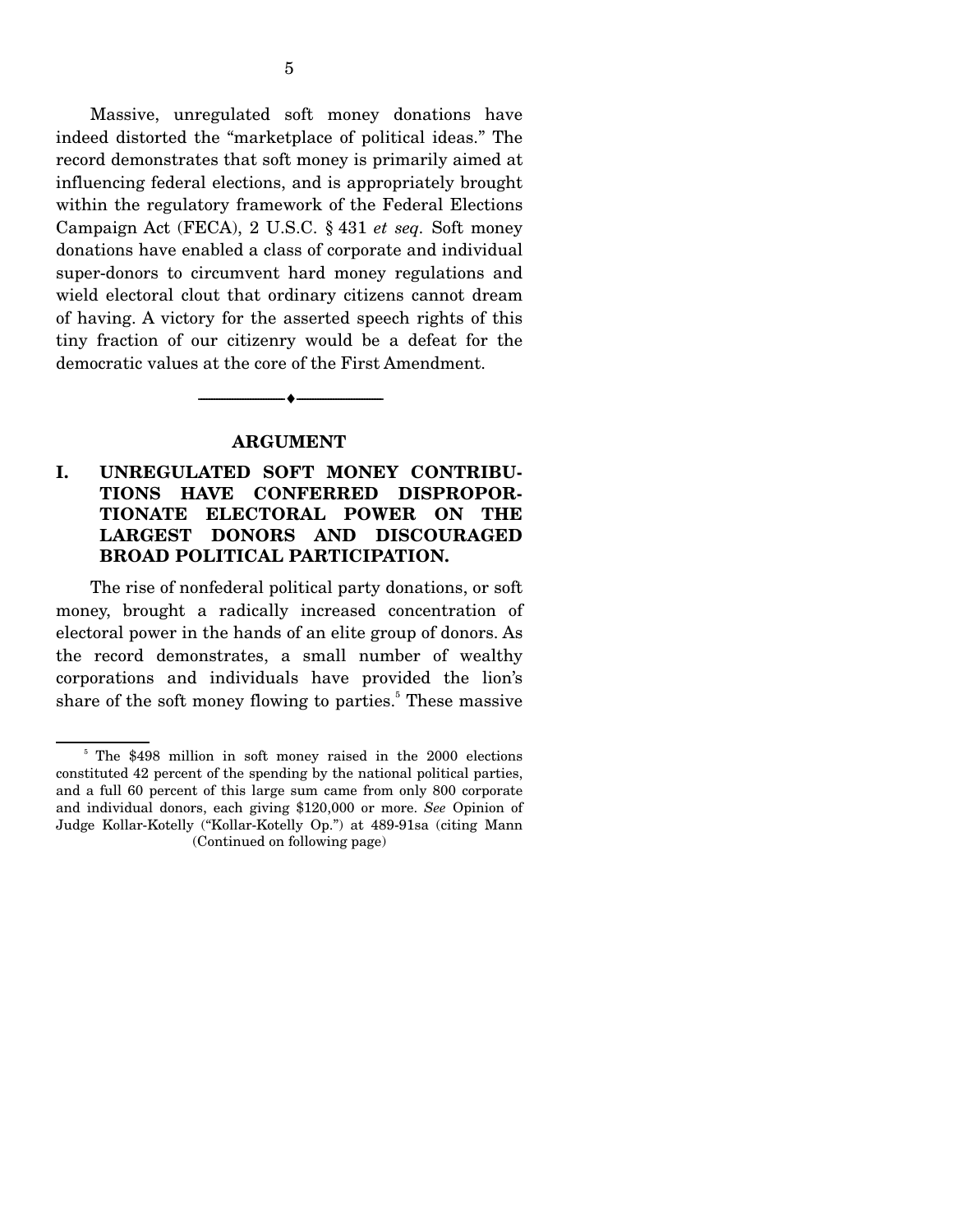contributions purchased electoral influence, as much of the soft money was used to benefit federal candidates, either deployed through state organizations for the benefit of federal candidates or spent by the parties on "issue advocacy" which in effect was targeted at federal races.<sup>6</sup>

Soft money contributions, like the "hard money" donations regulated by FECA, 2 U.S.C. § 441a, reflect the major parties' "capacity to concentrate power to elect." *FEC v. Colo. Republican Fed. Campaign Comm.* ("*Colo. Republican II*"), 533 U.S. 431, 455 (2001). With soft money, as with hard, "donors give to the party with the tacit understanding that the favored candidate will benefit." Id. at 458.<sup>7</sup> Large soft money donors, in addition to

Expert Report at 21-25); Opinion of Judge Leon ("Leon Op.") at 1189sa (citing Mann Expert Report at 24-25). The top 50 soft money donors in 2000 – 35 of which were corporations – each contributed between \$955,695 and \$5,949,000. *See* Leon Op. at 1189sa (citing Mann Expert Report at Table 6). All citations to the district court opinions are to the Supplemental Appendix to Jurisdictional Statements, Vols. I-V, filed by the appellants in *McConnell v. FEC*, No. 02-1674, on behalf of all of the parties to the consolidated challenges to the Bipartisan Campaign Finance Reform Act of 2002.

<sup>6</sup>*See* Kollar-Kotelly Op. at 566sa (finding that candidates value nonfederal donations "almost as much as donations made directly to their campaigns and . . . these donations assist federal candidates' campaigns. Furthermore, the evidence makes clear that the national parties also direct nonfederal donations to their state party affiliates for the purpose of affecting federal elections"); Leon Op. at 1202 ("The national parties spend a large proportion of their nonfederal money on so-called 'issue advertisements' that are really designed to help elect specific federal candidates").

<sup>7</sup>*See* Kollar-Kotelly Op. at 558-562 (discussing finding that "Nonfederal Funds are Given with Intent to Assist Specific Members of Congress; Political Parties Keep Track of Contributions Members of Congress Raise"); Leon Op. at 1198sa-1202sa (reviewing evidence in support of finding that "[n]onfederal money is often given to national (Continued on following page)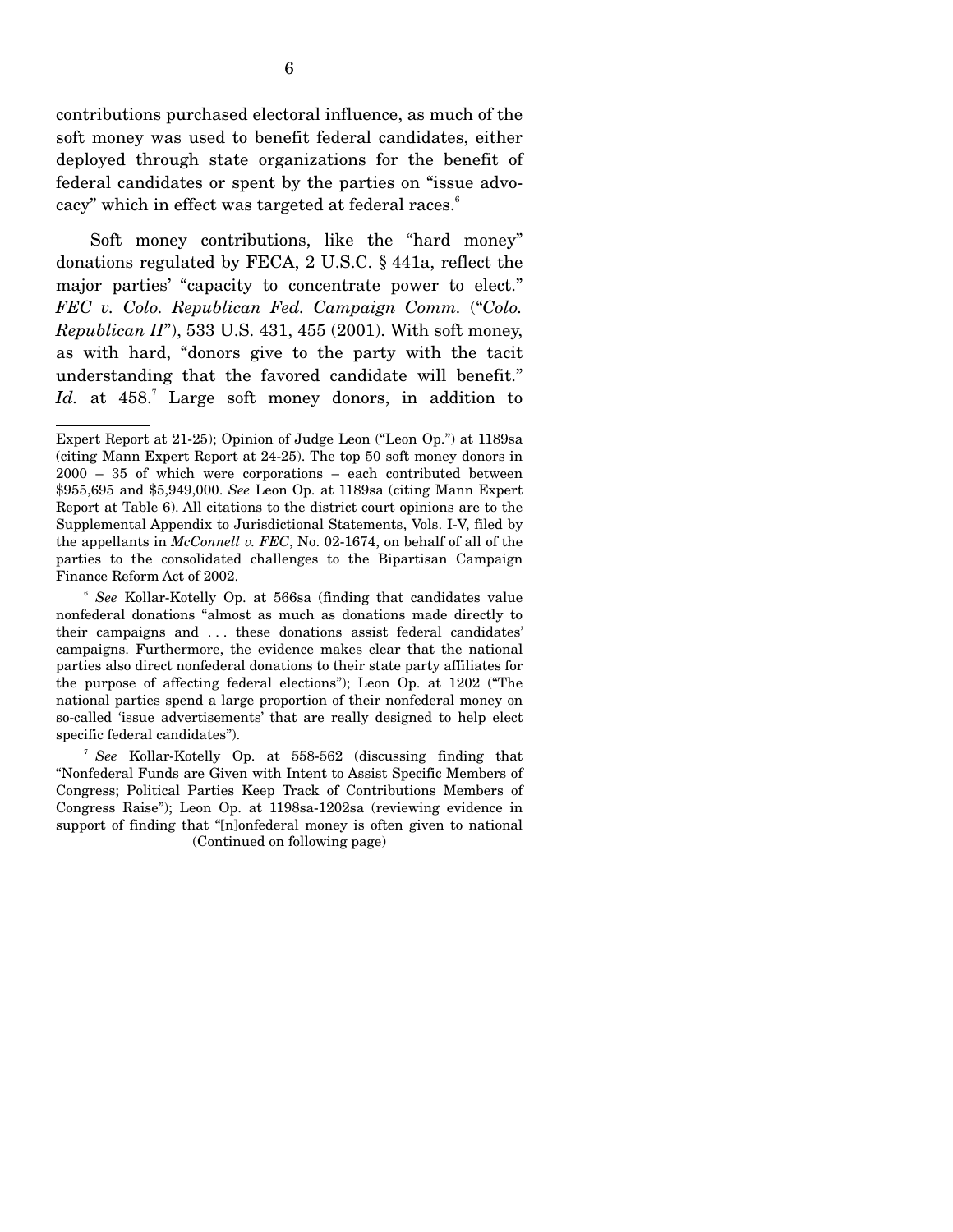gaining the ability to influence electoral outcomes disproportionate to the strength of their ideas, also gain an unearned hold on the political parties. *See* Richard Briffault, *The Political Parties and Campaign Finance Reform*, 100 COLUM. L. REV. 620, 666 (2000) ("When party leaders can raise huge sums at White House coffees or Speakers' Club retreats, they necessarily become more sensitive to the interests of their big donors, and less attentive to their less well-heeled, rank-and-file supporters").

Thus, soft money has been a back channel for the wealthy not only to instill a sense of obligation in federal candidates, as the defendants and intervenors maintain, but also to greatly amplify their electoral influence. Congress rightly considered the corrosive effect carried by such concentration of electoral power in the hands of these few donors. As Representative Shays described the legislation he co-sponsored, it was "about making sure that rich individuals cannot buy elections . . . ." 148 CONG. REC. H263 (daily ed. Feb. 12, 2002). Representative Clements observed, "In America we have a substantial number of people who do not vote in elections, who do not participate in elections. Why? Because of the influence of big money." 148 CONG. REC. H240 (daily ed. Feb. 12, 2002). *See also, e.g.,* 148 CONG. REC. S2160 (daily ed. Mar. 20, 2002) (Sen. Feingold); 148 CONG. REC. H235 (daily ed. Feb. 12, 2002) (Rep. Frank); 148 CONG. REC. H270 (daily ed. Feb. 12, 2002) (Rep. Lucas); 148 CONG. REC. H272 (daily ed. Feb.

parties with the understanding that it will be used to assist the campaigns of particular federal candidates, and, indeed, it is often used for that purpose").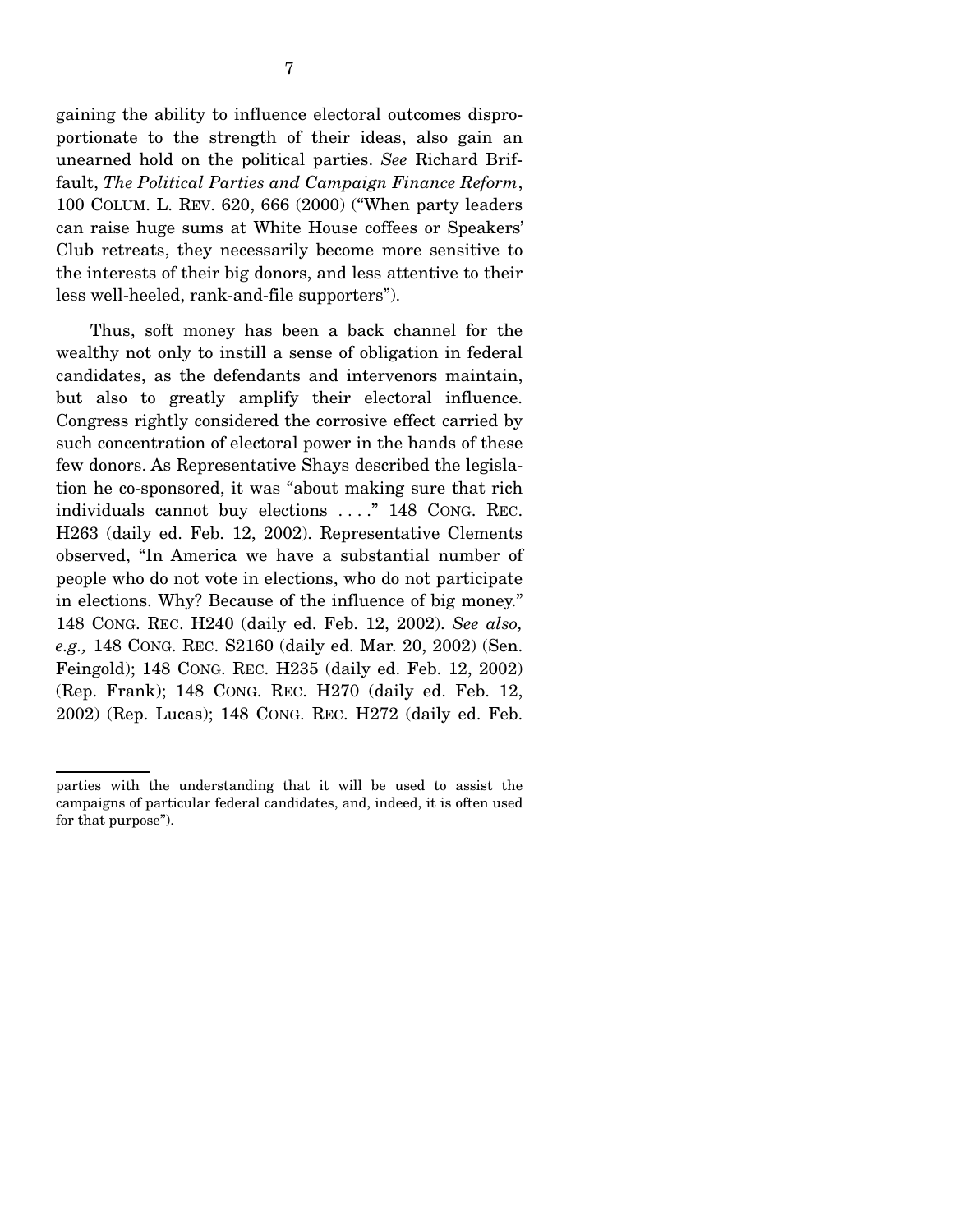12, 2002) (Rep. Moore); 148 CONG. REC. H350 (daily ed. Feb. 13, 2002) (Rep. Nadler).

The ability of a small number of individuals and corporations to channel vast sums of money into elections diminishes the electoral influence of ordinary citizens to such an extent that many perceive their participation to be meaningless. "There is in this country a widely held belief that special interests and the very wealthiest campaign contributors have way too much influence in our political system. This belief discourages citizen participation in our democracy." 148 CONG. REC. H272 (daily ed. Feb. 12, 2002) (Rep. Moore). In other words, the effect of soft money has been to "render political association ineffective." *Shrink Mo.*, 528 U.S. at 397. The resulting disparities strike at the foundation of democracy. "To the extent that a citizen's right to vote is debased, he is that much less a citizen." *Reynolds v. Sims*, 377 U.S. 533, 567 (1964).

#### **II. THE FIRST AMENDMENT PROTECTS THE RIGHT OF ALL CITIZENS TO MEANINGFUL POLITICAL PARTICIPATION.**

#### **A. The First Amendment Recognizes Broad Political Participation as a Vital Government Interest.**

Equality concerns are firmly embedded in this Court's First Amendment jurisprudence. In the compaign finance context, this Court has on several occasions affirmed that the state may act to "protect the integrity of the marketplace of political ideas" by denying "resources amassed in the economic marketplace" the ability to gain an "unfair advantage in the political marketplace." *FEC v. Mass. Citizens for Life* ("*MCFL*"), 479 U.S. 238, 257 (1986) (ban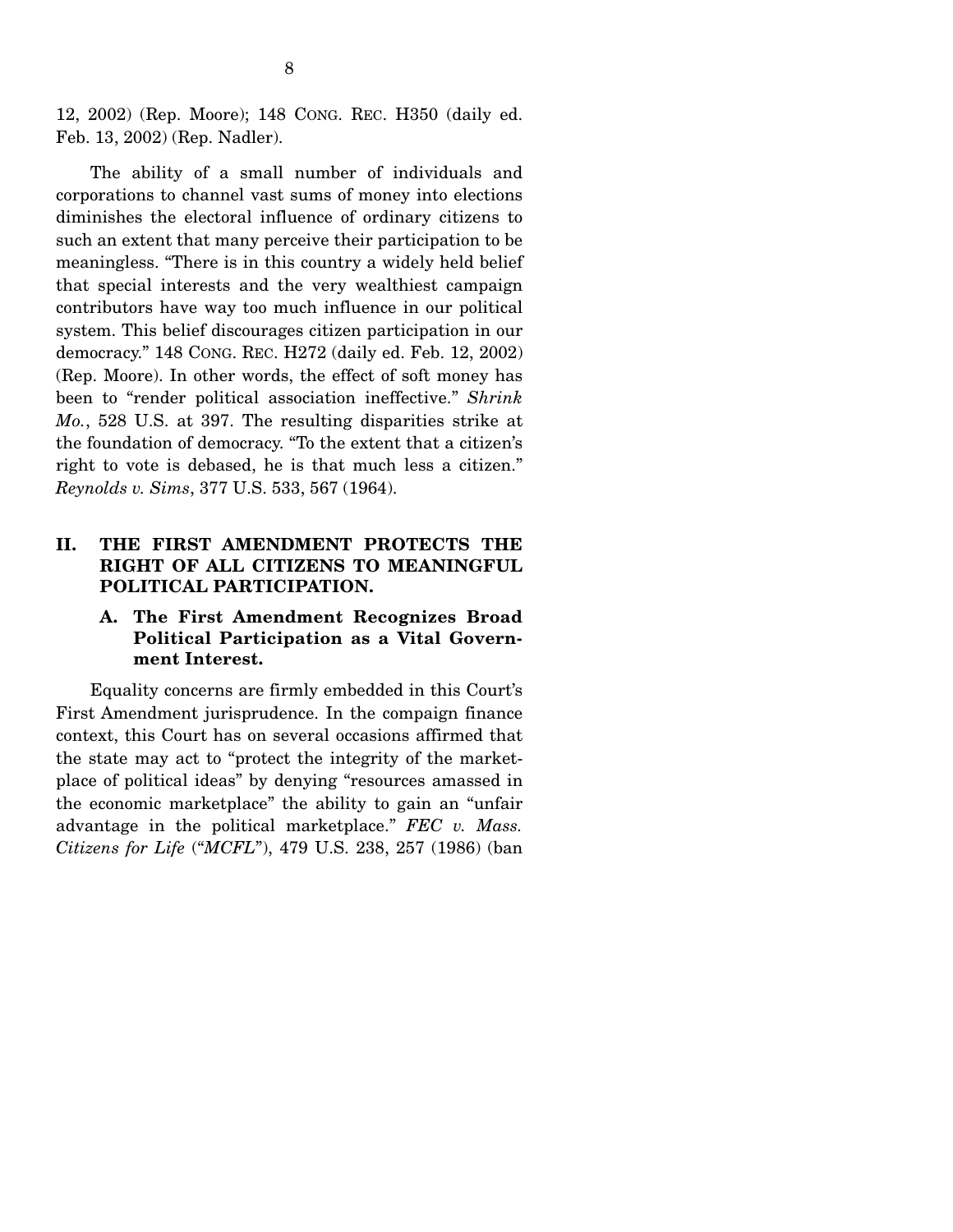on corporate expenditure invalid as applied to non-profit corporation); *see also Austin v. Mich. Chamber of Commerce*, 494 U.S. 652, 257 (1986) (upholding ban on campaign spending from corporate treasury); *FEC v. Nat'l Right to Work Comm*. ("*NRWC*"), 459 U.S. 197, 207-08 (1982) (upholding ban on corporate solicitation of non-members). For this reason, the Court has permitted stricter regulation of contributions and spending by labor unions as well as corporations, *see U.S. v. UAW*, 352 U.S. 567 (1957), and much of soft money indeed has come from corporate and union treasuries.<sup>8</sup>

While the Court has cited concern over the "special advantages which go with the corporate form of organization," *NRWC*, 459 U.S. at 207, the threat recognized by these cases is a broader one: "the potential for unfair deployment of wealth for political purposes." *MCFL*, 479 U.S. at 259. If corporate money can purchase results which "have little or no correlation to the public's support for the corporation's political ideas," *Austin*, 494 U.S. at 660, the same can surely be said of large accumulations of personal wealth. These decisions recognize that the electoral influence of large war chests threatens to dampen the will of ordinary citizens to engage in politics.

<sup>&</sup>lt;sup>8</sup> Of the 800 largest soft money donors in 2000, each giving over  $$120,000, 435 - or 54 percent - were corporations, unions and other$ organizations, and 365 were individuals. Mann Expert Report at 24.

<sup>&</sup>lt;sup>9</sup> The statement in *MCFL* that "[r]elative availability of funds is after all a rough barometer of public support," 479 U.S. at 258, clearly has greater validity when each public supporter is able to contribute roughly similar amounts, and has far less validity when a few members of the public can tip the scales toward their own opinion, as with large soft money gifts.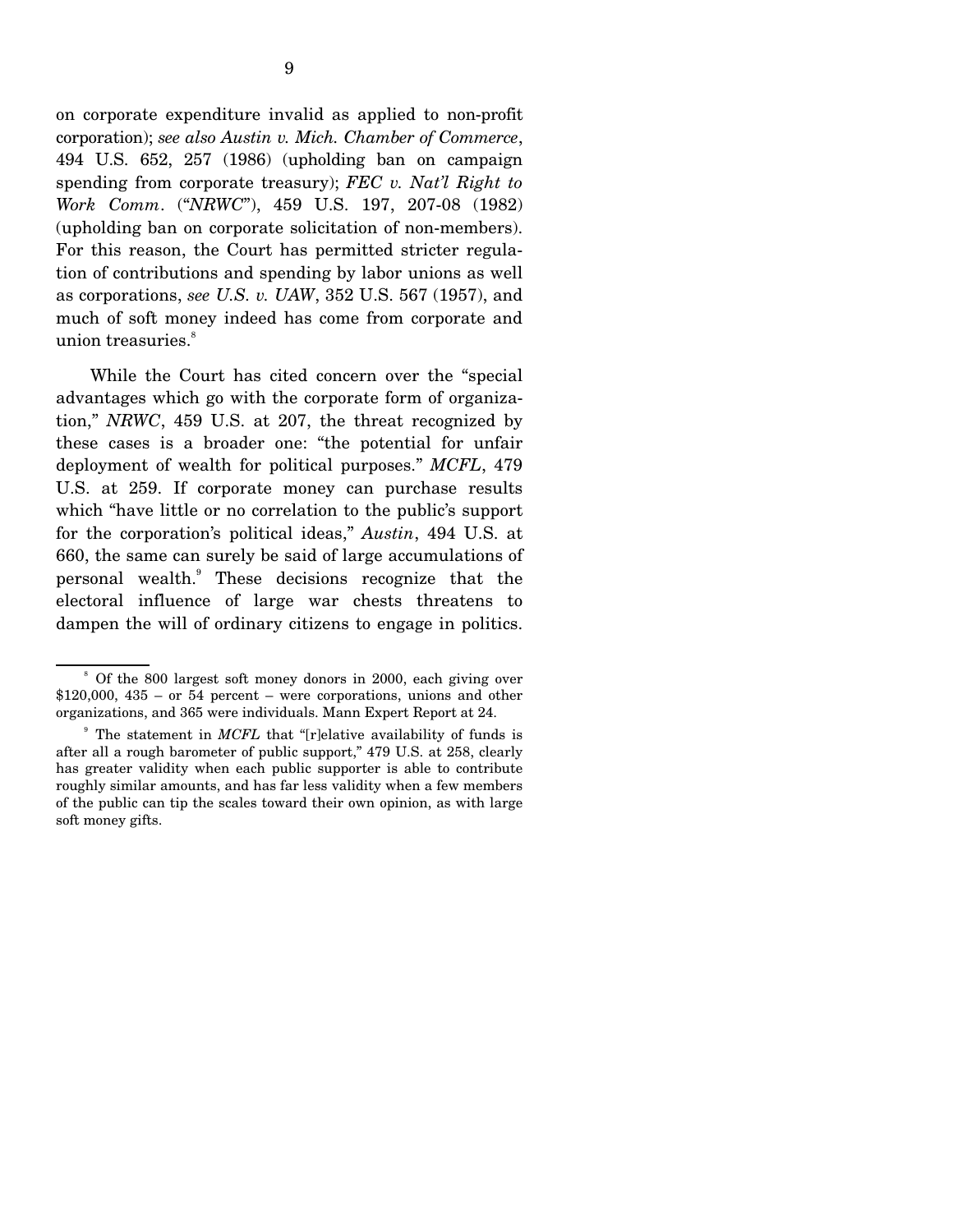"Speaking broadly, what is involved here is the integrity of our electoral process, and, not less, the responsibility of the individual citizen for the successful functioning of that process." *UAW*, 352 U.S. at 570. As this Court said in approving of the federal ban on labor union contributions and expenditures, "[I]ts aim was not merely to prevent the subversion of the integrity of the electoral process. Its underlying philosophy was to sustain the active, alert responsibility of the individual citizen in a democracy for the wise conduct of government." *Id*. at 575.

Thus the First Amendment actively protects the broad and diverse expression needed for meaningful public debate, in concert with the constitutional equal protection guarantee. "The First Amendment's constitutional role is not simply one of protecting the individual's 'negative' freedom from government restraint. The Amendment in context also forms a necessary part of a constitutional system designed to sustain that democratic self-government." Stephen Breyer, *Madison Lecture: Our Democratic Constitution*, 77 N.Y.U. L. REV. 245, 253 (2002). As Justice Brennan similarly observed:

[T]he First Amendment embodies more than a commitment to free expression and communicative exchange for their own sakes; it has a *structural* role to play in securing and fostering our republican system of government. Implicit in this structural role is not only 'the principle that debate on public issues should be uninhibited, robust, and wide-open,' but also the antecedent assumption that valuable public debate – as well as other civic behavior – must be informed.

*Richmond Newspapers, Inc. v. Virginia*, 448 U.S. 555, 587 (1980) (Brennan, J., concurring).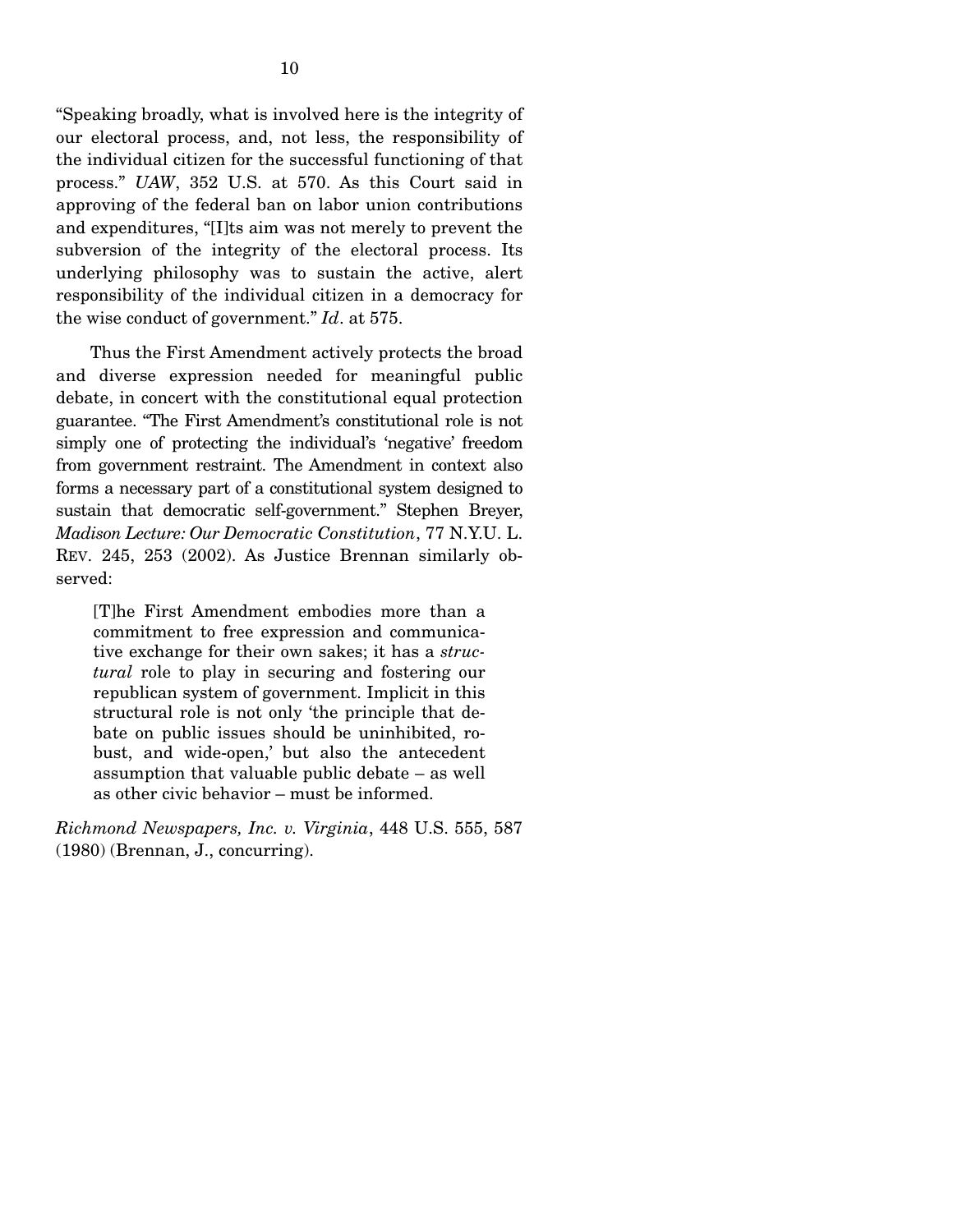The gaping inequalities created by the soft money regime limit the range of public debate in a manner antithetical to these First Amendment values. *See Shrink Mo.,* 528 U.S. at 401 (Breyer, J., joined by Ginsburg, J., concurring) (contribution limits "encourag[e] the public participation and open discussion that the First Amendment itself presupposes"); *Turner Broad. Sys. v. FCC*, 520 U.S. 180, 189-90 (1997) (recognizing "important governmental interest" in "promoting the widespread dissemination of information from a multiplicity of sources"). *See also* Burt Neuborne, *Toward a Democracy-Centered Reading of the First Amendment*, 93 NW. U. L. REV. 1055, 1072- 73 (1999) ("[W]ealth disparity introduces massive political inequality skewed to a predictable set of self-interested positions" and permits "wholly unjustifiable differences in political power to emerge . . . . The obvious inequalities introduced by massive wealth disparities cause many persons to lose faith in the system"); Owen M. Fiss, *Free Speech and Social Structure*, 71 IOWA L. REV. 1405, 1412 (1986) (in an election campaign, the resources at the disposal of the rich "enable them to fill all available space for public discourse with their message"); J. Skelley Wright, *Money and the Pollution of Politics: Is the First Amendment an Obstacle to Political Equality?*, 82 COLUM. L. REV. 609, 636 (1982) ("To invoke the first amendment, not to protect diversity, but to prevent society from defending itself against the stifling influence of money in politics is to betray the historical development and philosophical underpinnings of the first amendment"); Ronald Dworkin, *Free Speech and the Dimensions of Democracy*, *in* IF BUCKLEY FELL 63, 78-79 (E. Joshua Rosenkranz ed., 1999) ("People cannot plausibly regard themselves as partners in an enterprise of self-government when they are effectively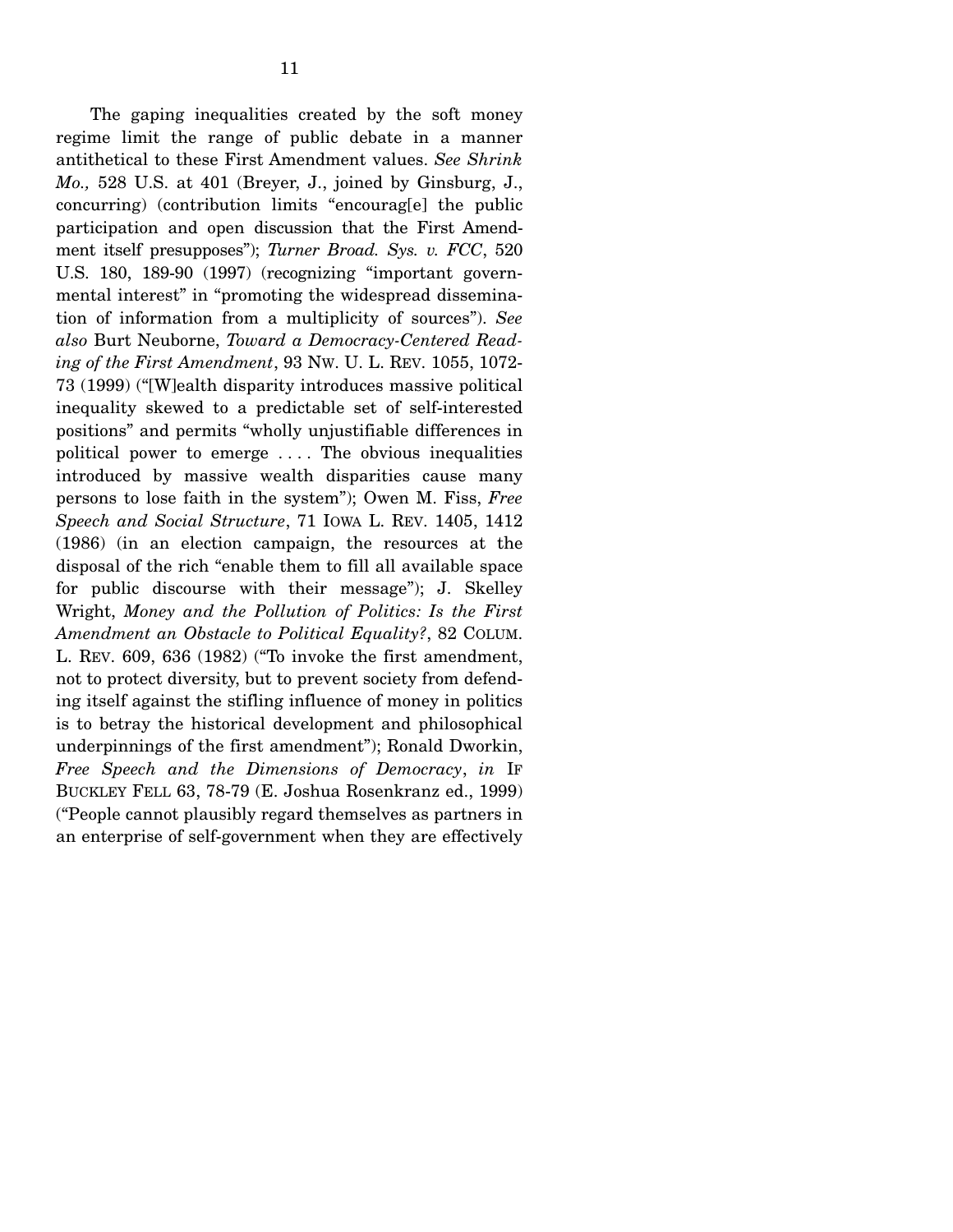shut out from the political debate because they cannot afford a grotesquely high admission price").

#### **B.** *Buckley v. Valeo* **Does Not Bar the Promotion of Equality as a Government Interest Justifying Regulation.**

*Buckley v. Valeo* does not foreclose equality of political participation as a First Amendment value. *Buckley*'s disapproval of measures that "restrict the speech of some elements of our society in order to enhance the relative voice of others," *Buckley v. Valeo*, 424 U.S. 1, 48-49 (1976), cannot, as Justice Breyer has observed, "be taken literally." *Shrink Mo.*, 528 U.S. at 402 (Breyer, J., joined by Ginsburg, J., concurring). For, as Justice Breyer noted, the Constitution "often permits restrictions on the speech of some in order to prevent a few from drowning out the many." *Id*. In addition to the examples provided by Justice Breyer (including the rules of congressional debate and ballot access laws, *id.*), this Court has on numerous occasions upheld regulations that limit or dilute the intensity of one voice, or a few voices, to keep them from overwhelming the speech of others. *See Turner Broad. Sys.*, 520 U.S. 180 (upholding Cable Act "must carry" provision against cable operators' First Amendment claim); *Pruneyard Shopping Ctr. v. Robins*, 447 U.S. 74, 85-88 (1980) (state law allowing pamphleteers in private shopping mall did not infringe disagreeing mall owner's First Amendment rights); *Red Lion Broad. Co. v. FCC*, 395 U.S. 367, 389-90 (1969) (upholding FCC rebuttal requirements for broadcast personal attacks and political editorials). Even the abovecited passage of *Buckley* acknowledges that the First Amendment was "designed to 'secure the widest possible dissemination of information from diverse and antagonistic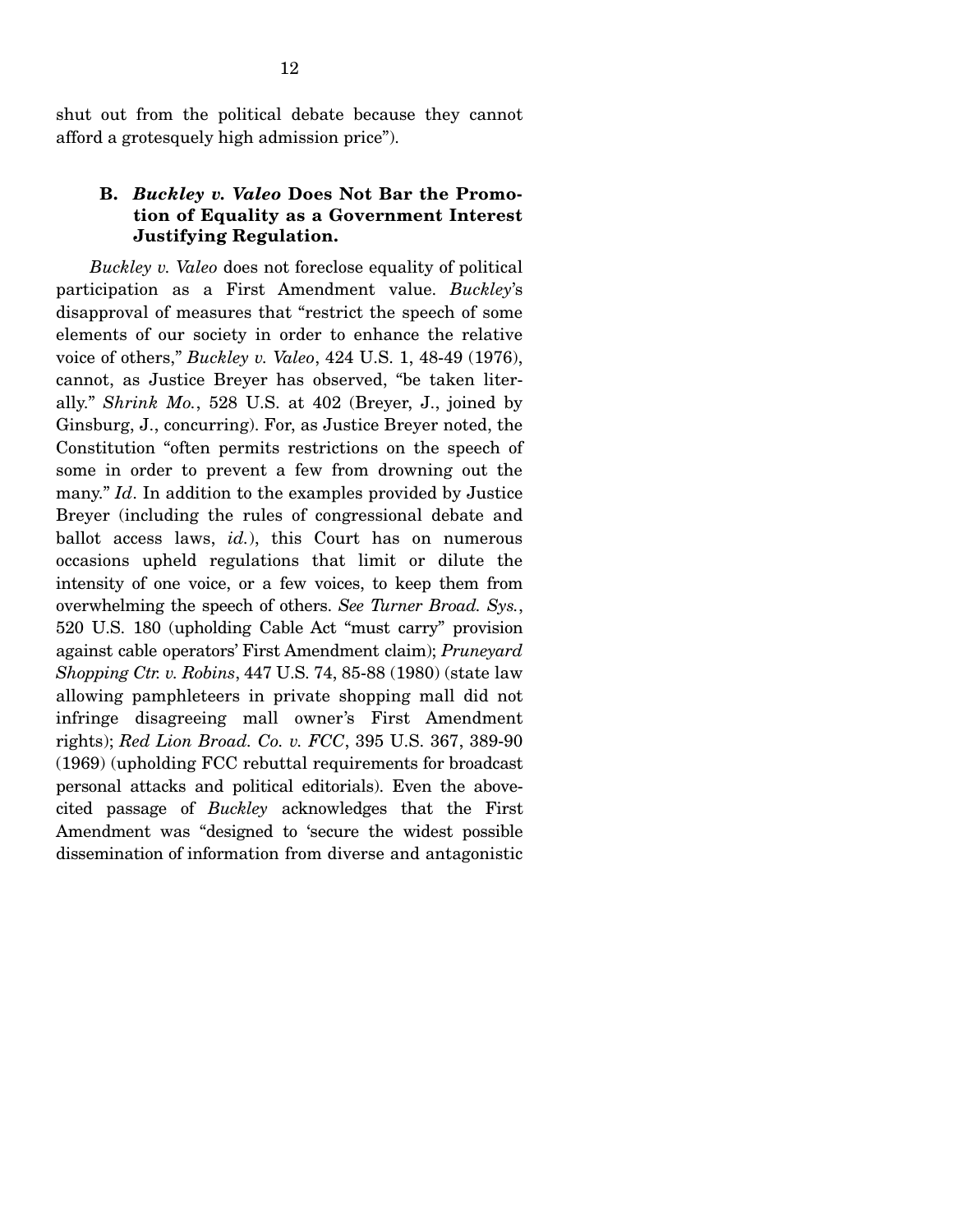sources,' and 'to assure unfettered interchange of ideas for the bringing about of political and social changes desired by the people.'" *Buckley*, 424 U.S. at 49 (citations omitted).

In addition, this passage of *Buckley*, with its warning against "restrict[ing] speech of some elements of our society," 424 U.S. at 48, was directed at FECA's spending limits; in contrast, contribution limits such as the political party regulations at issue in Title I of BCRA,<sup>10</sup> entail "only a marginal restriction upon the contributor's ability to engage in free communication." *Id*. at 20-21; *see also FEC v. Beaumont*, 539 U.S. \_\_\_, 123 S. Ct. 2200, 2210 (2003) ("Going back to *Buckley v. Valeo*, 424 U.S. 1 (1976), restrictions on political contributions have been treated as merely 'marginal' speech restrictions subject to relatively

<sup>&</sup>lt;sup>10</sup> While the soft money ban acts as a complete prohibition on contributions to national parties from corporate treasuries, rather than a limit, corporations remain free to contribute hard money from segregated accounts. And it is already settled that corporations may be barred from making campaign independent expenditures from their treasuries, *Austin*, 494 U.S. 652, which entails a greater restriction than a contribution ban. *See* Richard Hasen, *The Constitutionality of a Soft Money Ban after Colorado Republican II,* 1 ELECTION L. J. 195, 200-202 (2002).

Neither is the speech of the political parties unconstitutionally burdened, as there can be no showing that FECA's limits on hard money contributions to parties – raised, for individuals from \$20,000 to \$25,000, *see* BCRA § 307(a)(2), 116 Stat. 102 – are so low as to impede the parties' ability to "amas[s] the resources necessary for effective advocacy," *Buckley*, 424 U.S. at 21 or "so radical in effect as to render political association ineffective, drive the [parties'] voice below the level of notice and render contributions pointless." *Shrink Mo.*, 528 U.S. at 397. Judge Kollar-Kotelly noted that as soft money donations rose during the 1990s "hard money contributions rose markedly as well, from \$445 million to \$741 million." Kollar-Kotelly Op. at 491sa, quoting Green Expert Report at 30.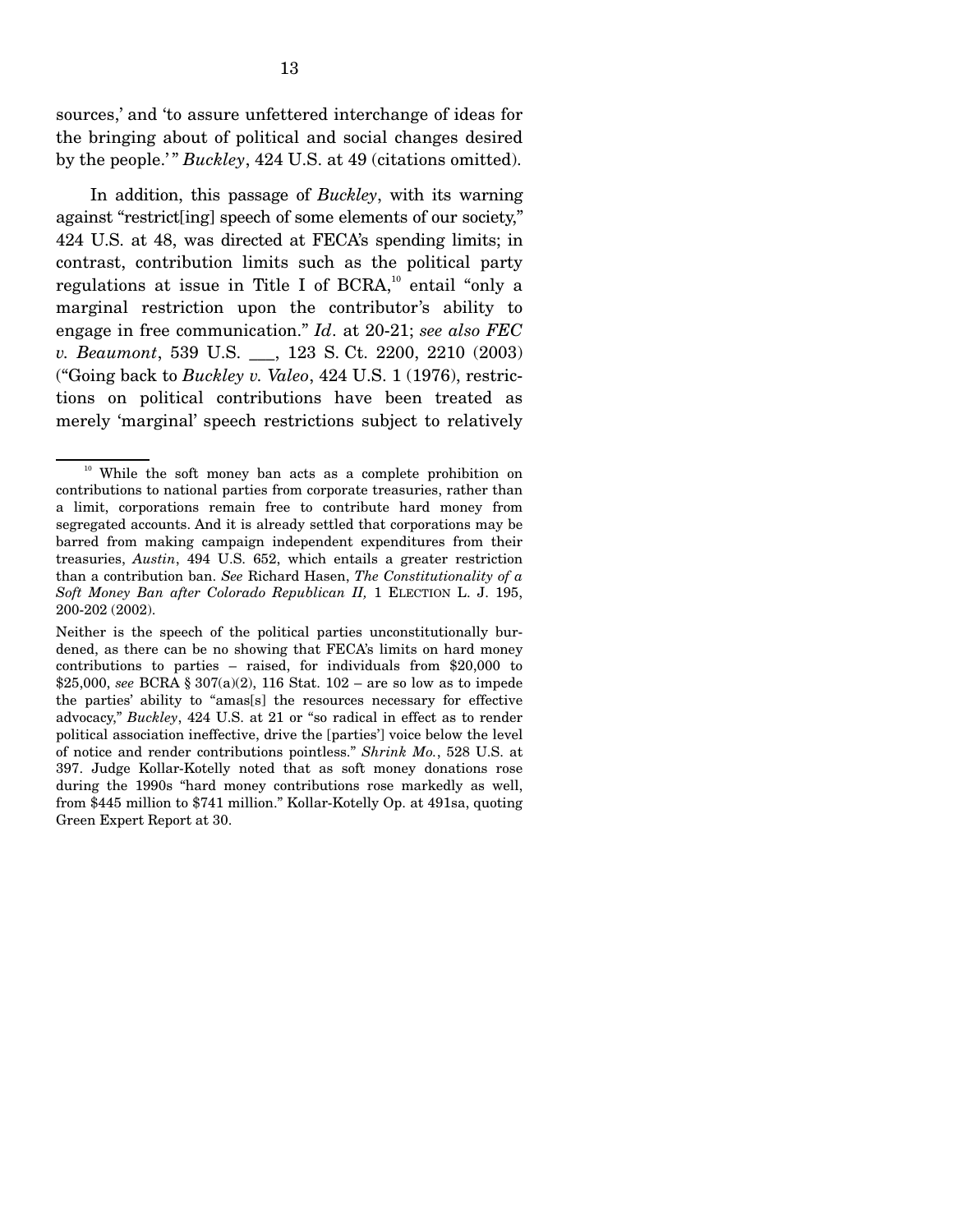complaisant review under the First Amendment, because contributions lie closer to the edges than to the core of political expression"); *Colo. Republican II,* 533 U.S. at 440*,*  456 (applying more deferential standard of review to political party coordinated expenditures, which may be regulated as contributions); *Shrink Mo.*, 528 U.S. at 386-88 (lesser scrutiny applied to contribution limits than expenditure limits).

In fact, the government interest in combating corruption and the perception of corruption, which *Buckley* and subsequent cases have held justifies contribution limits, *see Buckley*, 424 U.S. at 20; *Shrink Mo.*, 528 U.S. at 386-88; *Colo. Republican II*, 533 U.S. at 440; *Beaumont*, 123 S. Ct. at 2207, is in practice intertwined with considerations of political equality. Commentators have noted that the concern about corruption is inexplicable without reference to the larger goal of equality. David A. Strauss, *Corruption, Equality, and Campaign Finance Reform*, 94 COLUM. L. REV. 1369, 1370-75 (1994). The influence of large contributions on policy is troubling largely, if not primarily, because citizens do not have an equal ability to make them; if all citizens had equal financial resources and thus an equal ability to purchase political influence through contributions, political contributions would become an accurate proxy for political support.

In the debate over BCRA, many members of Congress gave voice to the notion that corruption exists in the unequal ability of all citizens to have a say in the working of government. For example, Sen. Lieberman said: "When the price of entry to our democracy's discussion starts to approach the average American's annual salary, something is terribly wrong. When we have a two-tiered system of access and influence – one for the average volunteer and one for the big contributor – something is terribly wrong."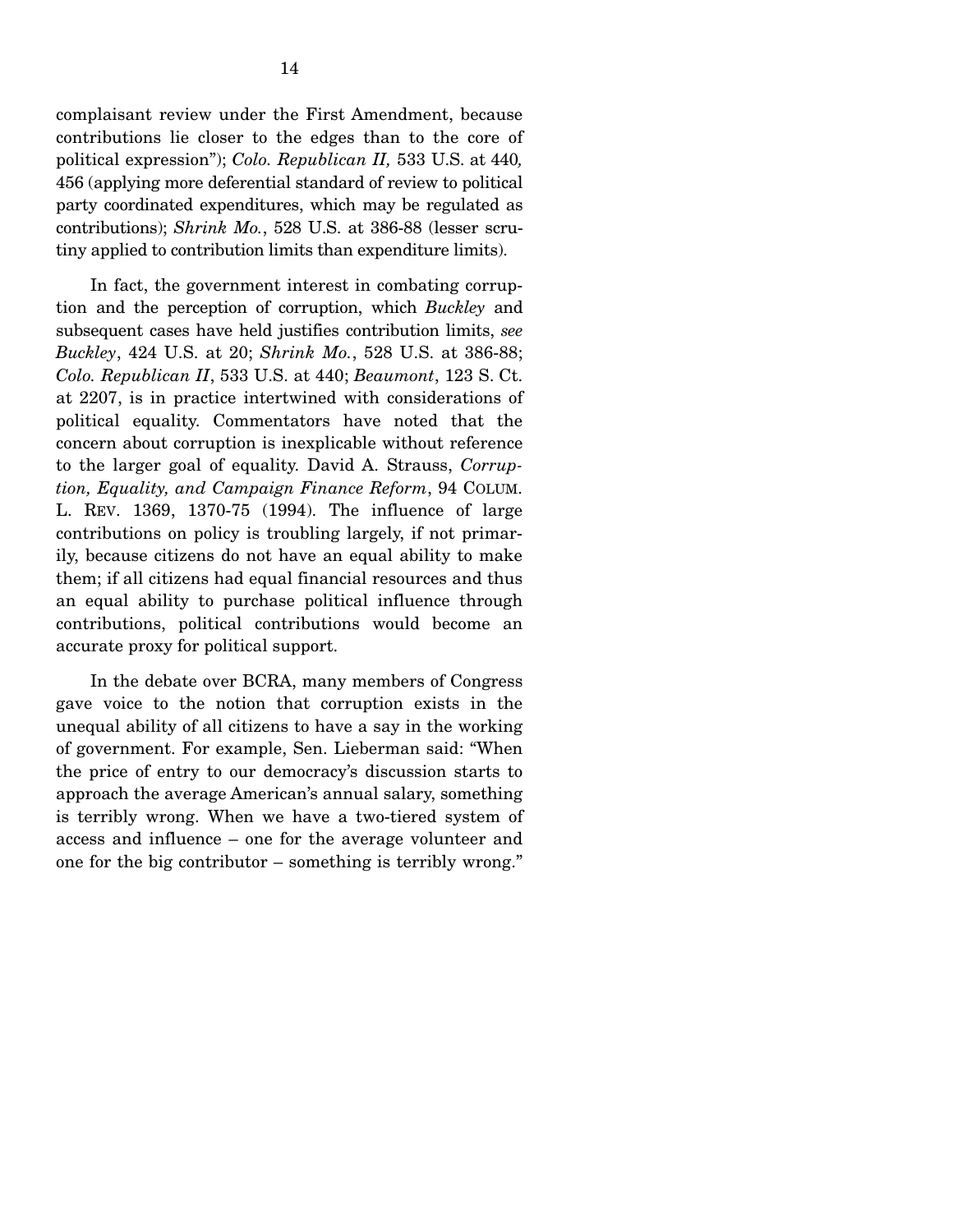147 CONG. REC. S2531 (daily ed. Mar. 19, 2001) (Sen. Lieberman). Senator Dodd similarly voiced his belief that:

no democracy can thrive – if indeed survive – if it is awash in massive quantities of money; money that threatens to drown out the voices of the average voter of average means; money that creates the appearance that a wealthy few have a disproportionate say over public policy.

147 CONG. REC. S2435 (daily ed. Mar. 19, 2001) (Sen. Dodd). *See also, e.g.,* 147 CONG. REC. S2449 (daily ed. Mar. 19, 2001) (Sen. Collins); 148 CONG. REC. H350 (daily ed. Feb. 13, 2002) (Rep. Nadler); 148 CONG. REC. H342 (daily ed. Feb. 13, 2002) (Rep. Lewis).

This linkage between corruption and inequality underlies the Court's post-*Buckley* rulings on corporate campaign finance regulations, which aim "to ensure that substantial aggregations of wealth ... should not be converted into political 'war chests' which could be used to incur political debts from legislators who are aided by these contributions." *NRWC*, 459 U.S. at 207; *see also Austin*, 494 U.S. at 659-60; *and see* Stephen Loffredo, *Poverty, Democracy and Constitutional Law*, 141 U. PA. L. REV. 1277, 1285 (1993) (with *Austin* the court "squarely acknowledged – for the first time in constitutional discourse – that inequalities of private economic power tend to reproduce themselves in the political sphere and displace legitimate democratic governance").

\* \* \*

The First Amendment must stand in aid of, rather than opposed to, principles of political equality at the heart of this nation's identity. The challenge to the BCRA soft money ban poses the question famously asked and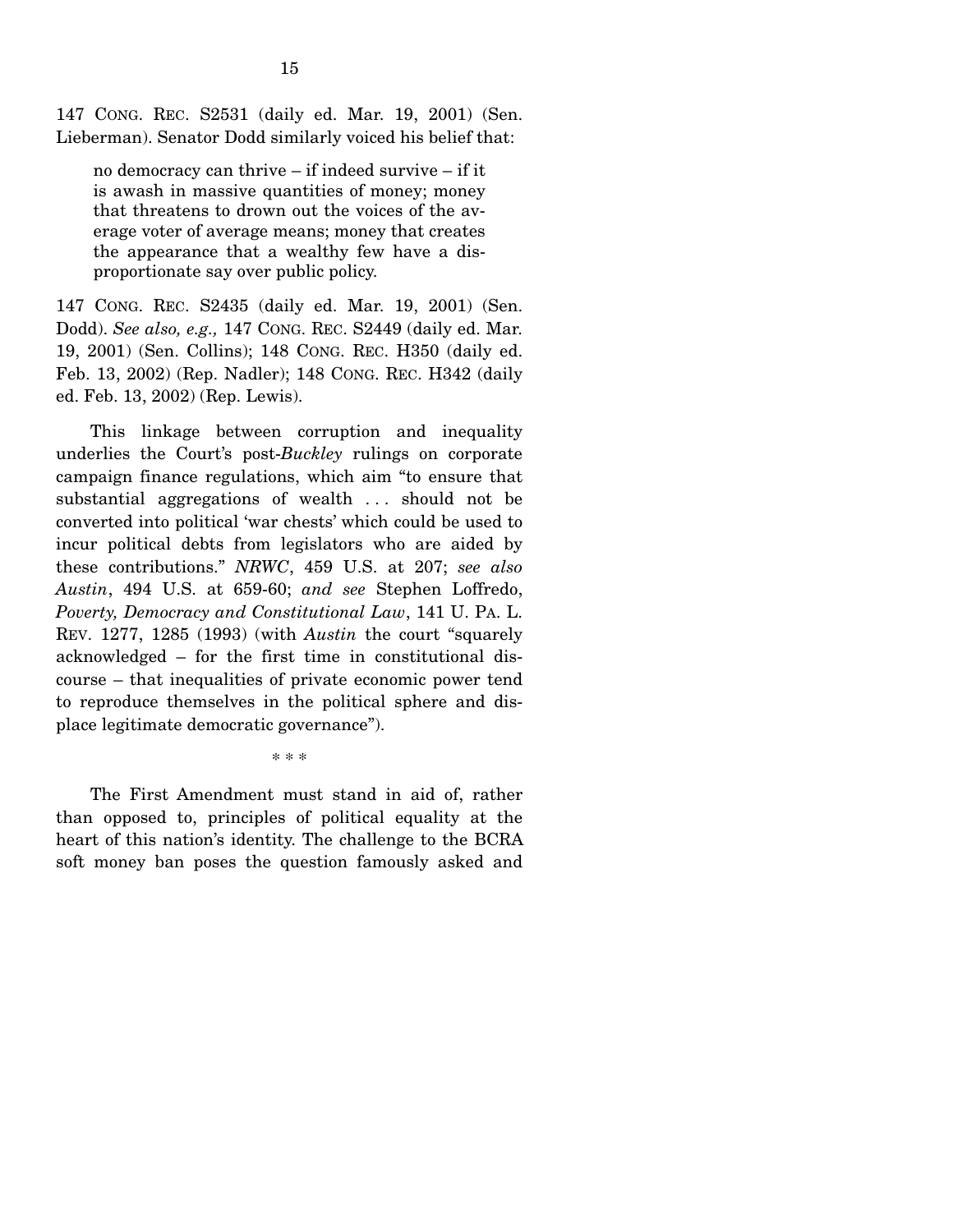answered by James Madison: "Who are to be the electors of the Federal Representatives? Not the rich more than the poor; not the learned more than the ignorant; not the haughty heirs of distinguished names, more than the humble sons of obscure and unpropitious fortune. The electors are to be the great body of the people . . . ." FED-ERALIST NO. 57, at 385 (J. Madison) (J. Cooke ed., 1961). In banning unlimited soft money gifts, Congress sought to preserve the public's faith in, and engagement with, the electoral process. It would be the saddest of ironies if the First Amendment's guarantee of freedom of speech were interpreted to bar such an effort.

----------------------------- ------------------------------

----♦-- -